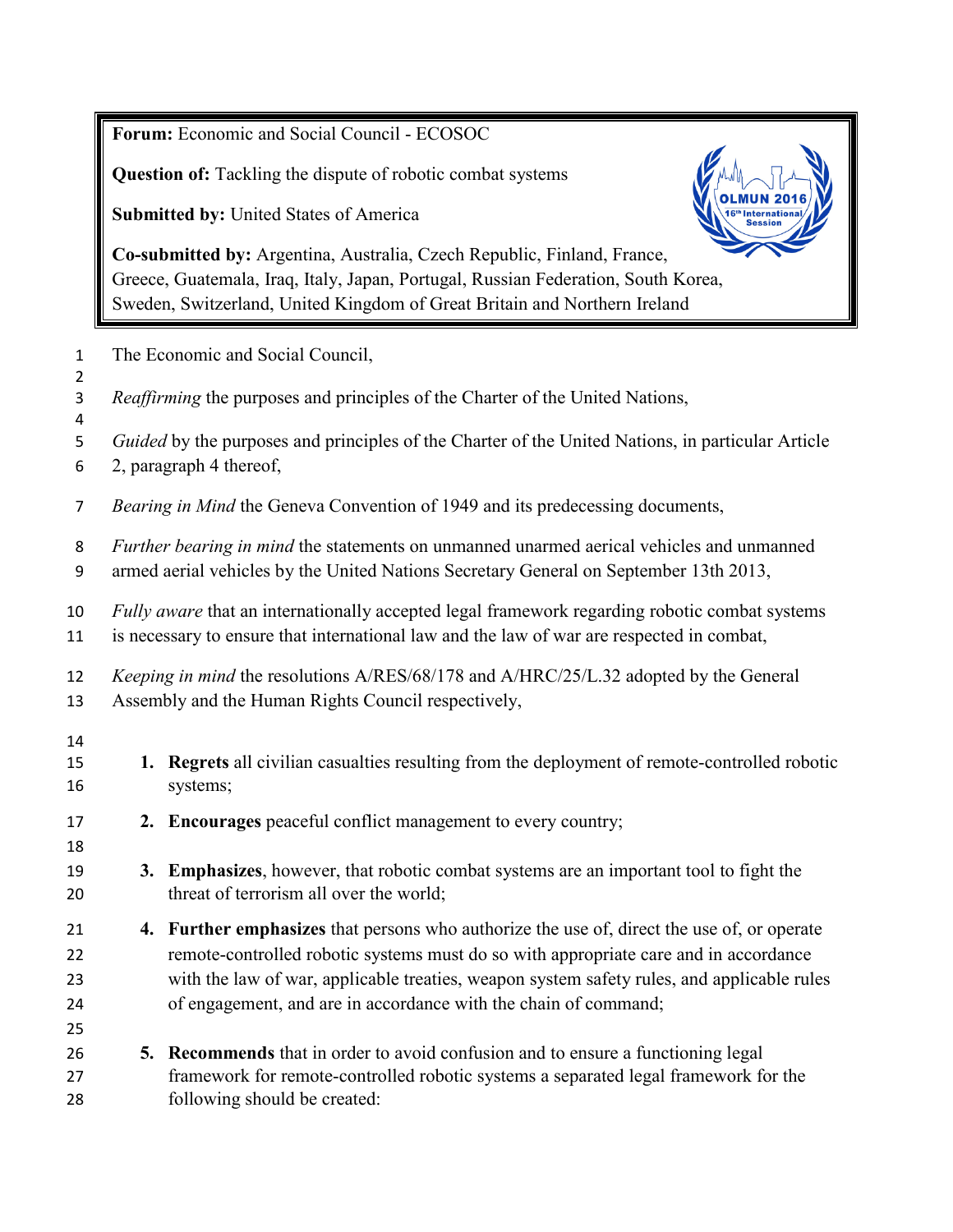| 29 | a. Unmanned Combat Aerial Vehicles hereafter also referred to as UCAVs,                          |
|----|--------------------------------------------------------------------------------------------------|
| 30 | b. Unmanned Ground Vehicles hereafter also referred to as UGVs,                                  |
| 31 | c. Remotely Operated Underwater Vehicles hereafter also referred to as ROVs,                     |
| 32 |                                                                                                  |
| 33 | <b>6.</b> Defines semi-autonomous weapons as robotic combat systems able to investigate terrain, |
| 34 | strategical targets, etc. autonomously, however not able to engage them autonomously;            |
| 35 |                                                                                                  |
| 36 | 7. Calls for an international conference on the definition of a legal framework for robotic      |
| 37 | combat systems at the UN Headquarters in New York City at which:                                 |
| 38 | a. representatives of all member states of the United Nations as well as scientific              |
| 39 | experts are invited to be present,                                                               |
| 40 | b. the problems are discussed as described in clause 4,                                          |
| 41 | c. a legal framework for the use of UCAVs would be encouraged, which would:                      |
| 42 | i. pay special attention to the fact that UCAVs are an effective weapon                          |
| 43 | against terrorism,                                                                               |
| 44 | ii. acknowledge the fact that UCAVs-have been a tool to limit especially                         |
| 45 | military casualties,                                                                             |
| 46 | bear in mind that UCAVs are no tools for intelligence and that therefore<br>iii.                 |
| 47 | unmanned unarmed aerial vehicles serving for intelligence purposes are                           |
| 48 | not affected by the agreements made at this conference,                                          |
| 49 | iv. define certain criteria (ensuring the presence of targets attributed with high               |
| 50 | value and confirming this by multiple sources of information), when                              |
| 51 | fulfilled, encourage or restrain the use of UCAVs,                                               |
| 52 | d. a legal framework for the use of UGVs would be encouraged, which would:                       |
| 53 | i. stress the importance of UGVs as tools during wartime avoiding the risk                       |
| 54 | of human casualties during logistic missions,                                                    |
| 55 | ii. acknowledge their potential during asymmetrical warfare often applied by                     |
| 56 | terrorist organisations endangering the crew of conventional vehicles                            |
| 57 | during combat,                                                                                   |
| 58 | iii. define certain criteria (ensuring the presence of targets attributed with high              |
| 59 | value and confirming this by multiple sources of information), when                              |
| 60 | fulfilled, encourage or restrain the use of UGVs,                                                |
| 61 | e. a legal framework for the use of ROVs would be encouraged, which would:                       |
| 62 | i. respect that ROVs are extensively used for rescue missions and mine                           |
| 63 | neutralization,                                                                                  |
| 64 | ii. define certain criteria (ensuring the presence of targets attributed with high               |
| 65 | value and confirming this by multiple sources of information), when                              |
| 66 | fulfilled, encourage or restrain the use of ROVs,                                                |
| 67 | a legally binding document could be passed regulating the trade with robotic<br>f.               |
| 68 | combat systems or software linked to robotic combat systems in a way that                        |
| 69 | would:                                                                                           |
| 70 | i. limit the trade to state-approved transactions of robotic combat systems,                     |
| 71 | software linked to robotic combat systems and plans of robotic combat                            |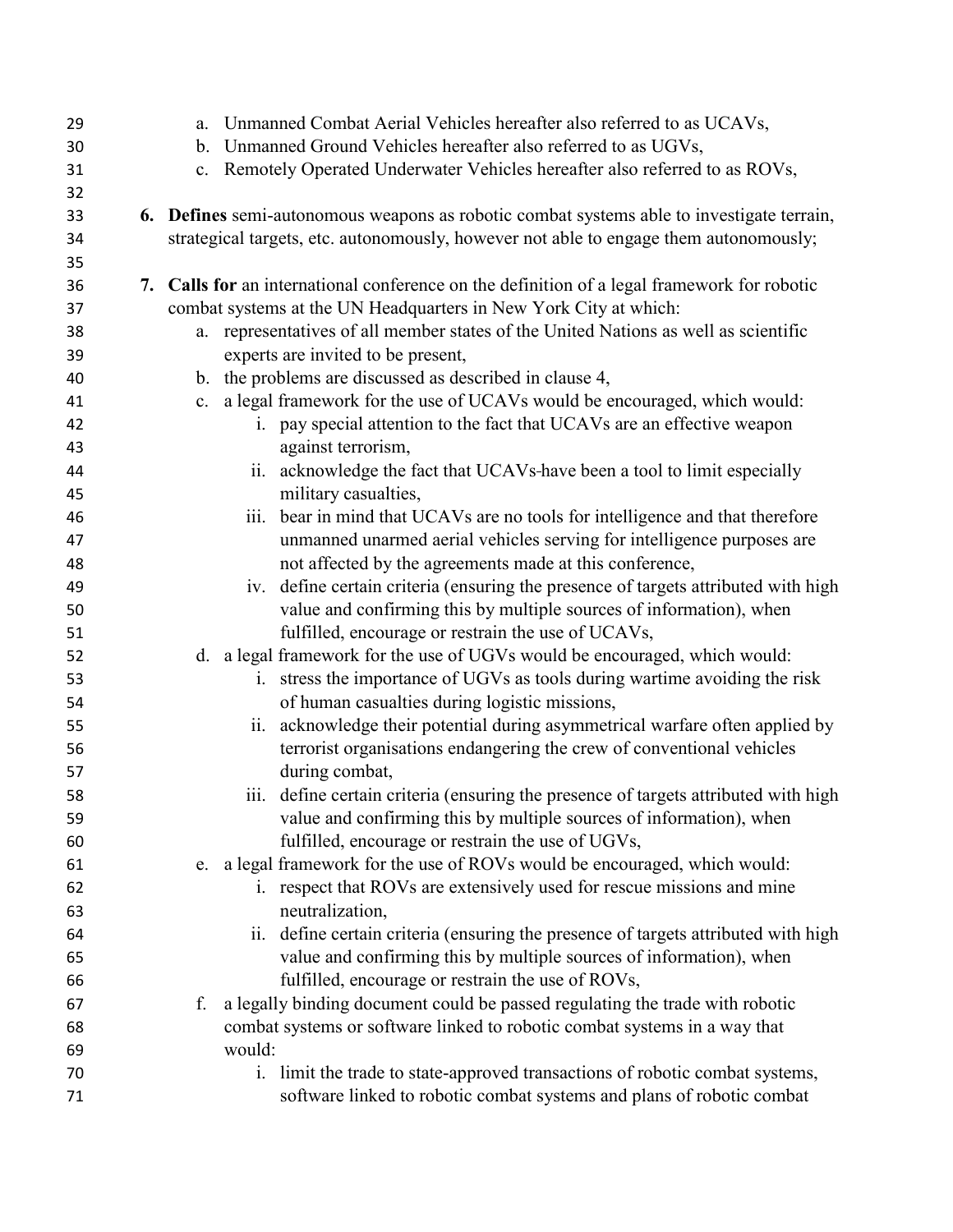| 72         | systems in order to avoid the possibilty of technology and products to be                                                                 |
|------------|-------------------------------------------------------------------------------------------------------------------------------------------|
| 73         | obtained by unauthorized parties,                                                                                                         |
| 74         | ii. ensure that all states are committed to monitor any transactions and share                                                            |
| 75         | their data on this matter with the organisation described in clause 7;                                                                    |
| 76         | classify different robotic combat systems according to seize, purpose and<br>g.                                                           |
| 77         | functionality;                                                                                                                            |
| 78         |                                                                                                                                           |
| 79<br>80   | 8. Requests the establishment of the UN Autonomous and Semi-Autonomous Weapons<br>Systems Monitoring Organization (UNAWASMO) which shall: |
| 81         | a. monitor the use of robotic combat systems in combat and army manoeuvres,                                                               |
| 82         | b. develop a test and evaluation system for robotic combat systems which,                                                                 |
| 83         | i. allows states to test and evaluate their robotic combat systems according                                                              |
| 84         | to this system,                                                                                                                           |
| 85         | ii. ensures that robotic combat systems function as anticipated in realistic                                                              |
| 86         | operational environments against adaptive adversaries and unintended                                                                      |
| 87         | engagements or the loss of control of the system to unauthorized parties                                                                  |
| 88         | are avoided,                                                                                                                              |
| 89         | c. oversee the adherence to the possibly made agreements at the conference                                                                |
| 90         | mentioned in clause 5,                                                                                                                    |
| 91         | d. monitor any trade of robotic combat systems and software linked to robotic                                                             |
| 92         | combat systems and parts of robotic combat systems,                                                                                       |
| 93         | gain their data through contributions by the UN member states,<br>e.                                                                      |
| 94         | be based at the UN Headquarters in New York City, NY;<br>f.                                                                               |
| 95         |                                                                                                                                           |
| 96         | 9. Proposes further training programs for operators of robotic combat systems developed by                                                |
| 97         | UN-ASAWSMO, which would:                                                                                                                  |
| 98         | a. generally sensitize operators for their work and responsibility,                                                                       |
| 99         | b. brief operators with reference to already existing laws, the international                                                             |
| 100        | humanitarian law and ethical issues,                                                                                                      |
| 101        | c. stronger train operators to deal with stressful situations to:                                                                         |
| 102        | i. maintain the health of operators and avoid PTSD,                                                                                       |
| 103        | especially avoid missteps and therefore collateral damage during stressful<br>ii.                                                         |
| 104        | operations;                                                                                                                               |
| 105        |                                                                                                                                           |
| 106        | 10. Proclaims that in order to comply with the law of war all parties to a conflict must ensure                                           |
| 107        | that any possibly deployed robotic combat systems are controlled, operated or supervised                                                  |
|            |                                                                                                                                           |
| 108<br>109 | by human combatants and only controlled and operated by human combatants if lethal<br>strikes are to be conducted;                        |
|            |                                                                                                                                           |
| 110        |                                                                                                                                           |
| 111        | 11. Further proclaims that operators of remote-controlled robotic weapon systems shall be                                                 |
| 112        | defined as combatants as in the Geneva Conventions;                                                                                       |
| 113        |                                                                                                                                           |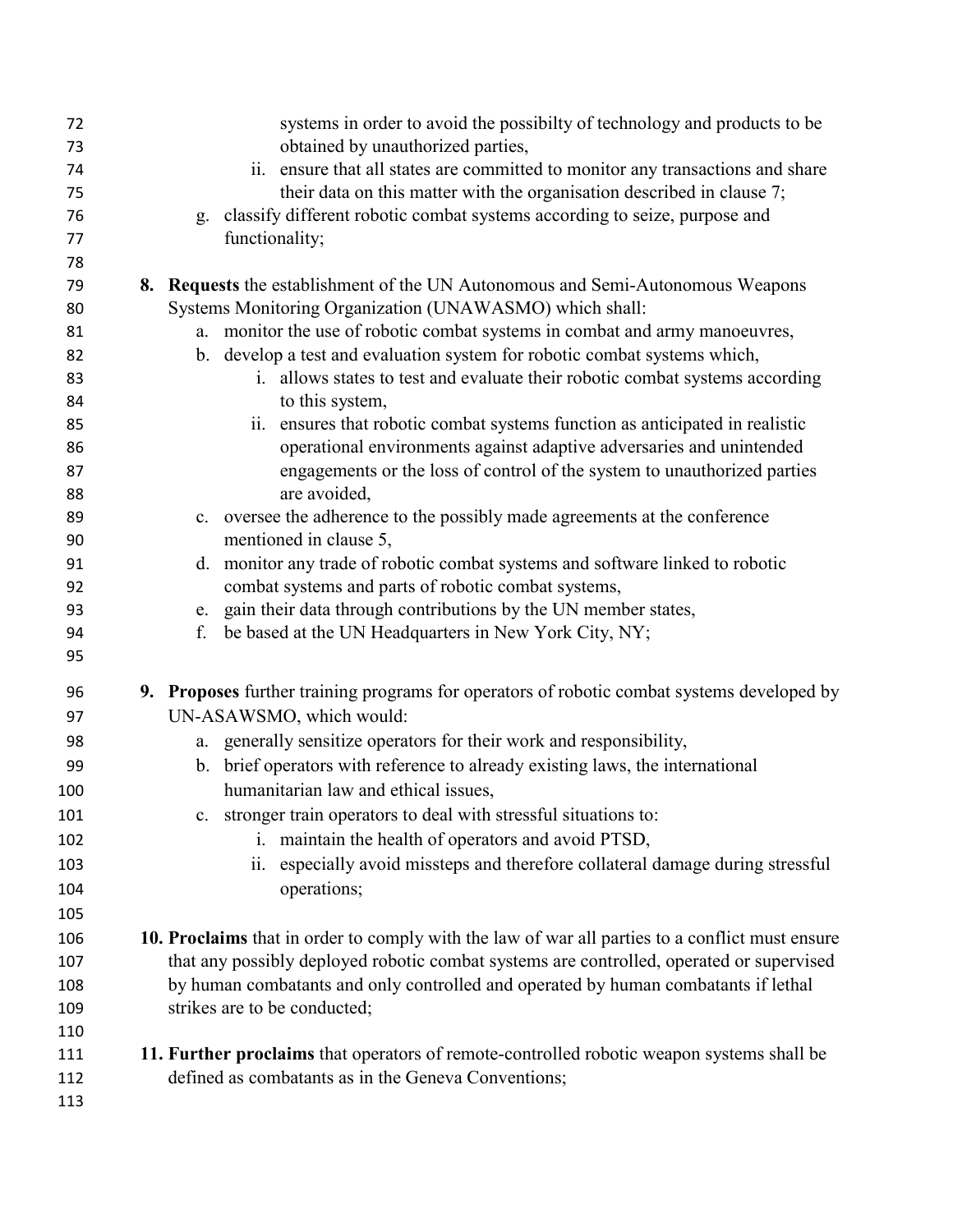| 114<br>115 | 12. Urges that an additional protocol is added to the Geneva Conventions of 1949<br>characterized by the proclamation made in clauses 9 and 10 and further elaborating on it;      |
|------------|------------------------------------------------------------------------------------------------------------------------------------------------------------------------------------|
| 116        |                                                                                                                                                                                    |
| 117<br>118 | 13. Requests that seeking prior approval by the relevant authority, i.e. the department of<br>defence or comparable institutions would become necessary when employment of robotic |
| 119        | combat systems is to be conducted on sovereign grounds different from the force                                                                                                    |
| 120        | employing the asset, except for emergency cases where immediate reactions are                                                                                                      |
| 121        | necessary;                                                                                                                                                                         |
| 122        |                                                                                                                                                                                    |
| 123        | 14. Recommends that in order to identify the parties to a strike by robotic combat systems                                                                                         |
| 124        | these have to carry a clear identification of the deploying country;                                                                                                               |
| 125        |                                                                                                                                                                                    |
| 126        | 15. Encourages the United Nations to involve robotic combat systems into peacekeeping                                                                                              |
| 127        | missions in order to:                                                                                                                                                              |
| 128        | a. enhance the security of troops,                                                                                                                                                 |
| 129        | b. improve capabilities of surveillance and reconnaissance in crisis areas,                                                                                                        |
| 130        | therefore, minimize civilian victims;<br>$c_{\cdot}$                                                                                                                               |
| 131        |                                                                                                                                                                                    |
| 132        | <b>16. Further recommends</b> an International Convention for the Use of Robotic Combat                                                                                            |
| 133        | Systems (ICURCS) which would:                                                                                                                                                      |
| 134        | a. Be signed by every country, that actively uses robotic combat systems or                                                                                                        |
| 135        | possesses corresponding technologies,                                                                                                                                              |
| 136        | b. generally recommend to ban LAWs,                                                                                                                                                |
| 137        | presume human intervention before every kind of armed attack of robotic combat<br>c.                                                                                               |
| 138        | systems;                                                                                                                                                                           |
| 139        |                                                                                                                                                                                    |
| 140        | 17. Proposes the implementation of the Robotic Combat Control Organization (ROCCO),                                                                                                |
| 141        | which:                                                                                                                                                                             |
| 142        | a. is to be recognized by all member states,                                                                                                                                       |
| 143        | b. acts independently and is not to be influenced by a nation's personal interest,                                                                                                 |
| 144        | invites all members to provide the organization with incriminatory evidence about<br>$c_{\cdot}$                                                                                   |
| 145        | misuse of drones in combat:                                                                                                                                                        |
| 146        | i. is therefore a portal opened for any person to give evidence anonymously,                                                                                                       |
| 147        | d. is funded through regular payments by all UN Member States,                                                                                                                     |
| 148        | is staffed with own analysts to control drone activity in combat,<br>e.                                                                                                            |
| 149        | publishes its reports once a year to ensure transparency and proper work of the<br>f.                                                                                              |
| 150        | organization,                                                                                                                                                                      |
| 151        |                                                                                                                                                                                    |
| 152        |                                                                                                                                                                                    |
| 153        |                                                                                                                                                                                    |
|            |                                                                                                                                                                                    |